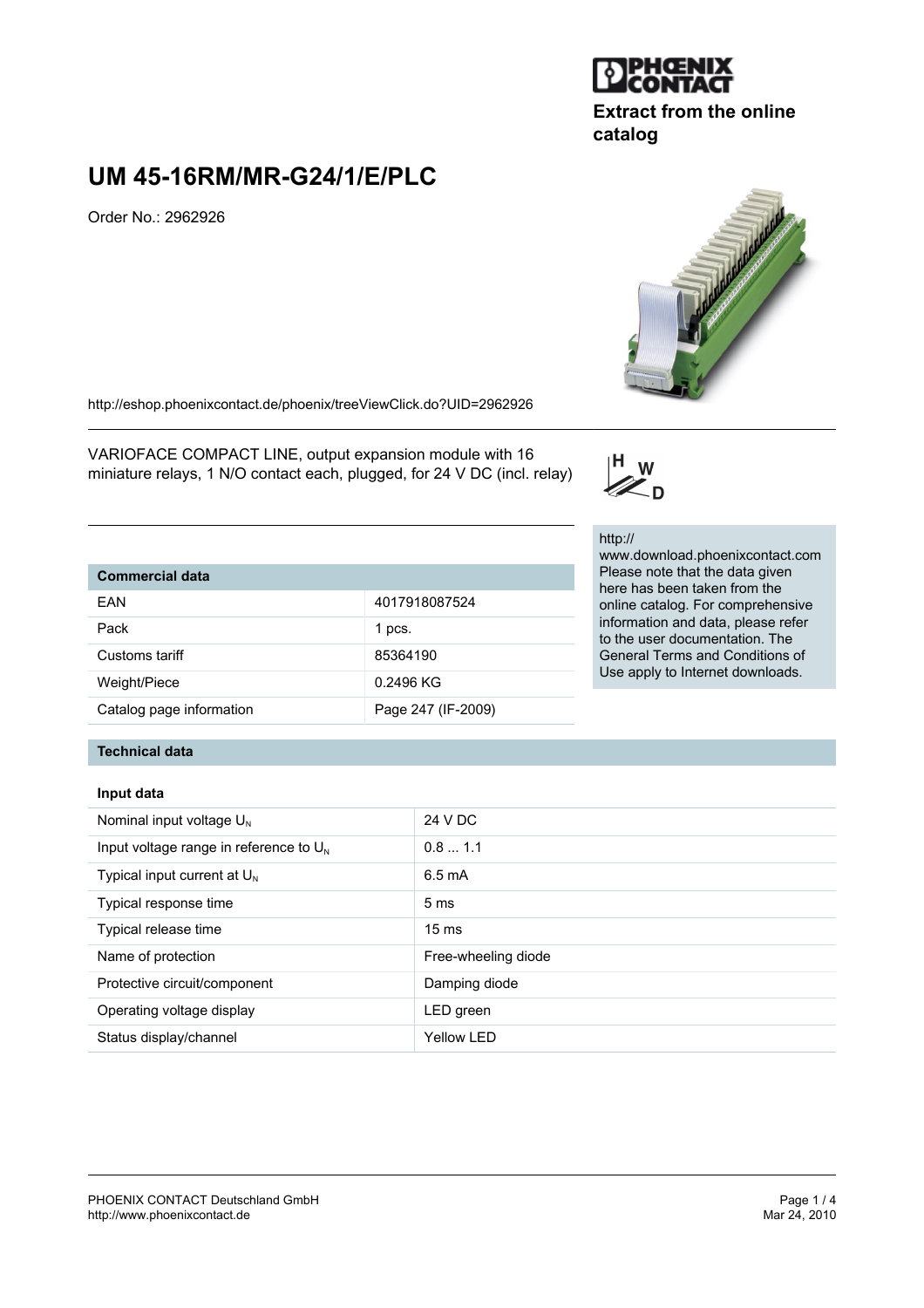#### **Output data**

| Contact type                          | 1 N/O contact (double contact) |
|---------------------------------------|--------------------------------|
| Contact material                      | AgNi, 5 um hard gold-plated    |
| Maximum switching voltage             | 250 V AC                       |
|                                       | 125 V DC                       |
| Minimum switching voltage             | 5 V                            |
| Limiting continuous current           | 3 A                            |
| Maximum inrush current                | 5A                             |
| Min. switching current                | 1 mA                           |
| Interrupting rating (ohmic load) max. | 72 W (24 V DC)                 |
|                                       | 60 W (48 V DC)                 |
|                                       | 50 W (60 V DC)                 |
|                                       | 50 W (110 V DC)                |
|                                       | 750 VA (250 V AC)              |

#### **General data**

| 16                                 |
|------------------------------------|
| Miniature relay, REL-MR-G 24/1     |
| Yes                                |
| 200 mm                             |
| 50 mm                              |
| 45 mm                              |
| -20 °C  50 °C                      |
| $-20 °C  70 °C$                    |
| 2 kV (50 Hz, 1 min)                |
| $2 \times 10^7$ cycles             |
| <b>IEC 60664</b>                   |
| <b>DIN EN 50178</b>                |
| IEC 62103                          |
| 100% operating factor              |
| Any                                |
| In rows with zero spacing          |
| 2                                  |
| III                                |
| PVC, side panel PA non-reinforced, |
| green                              |
|                                    |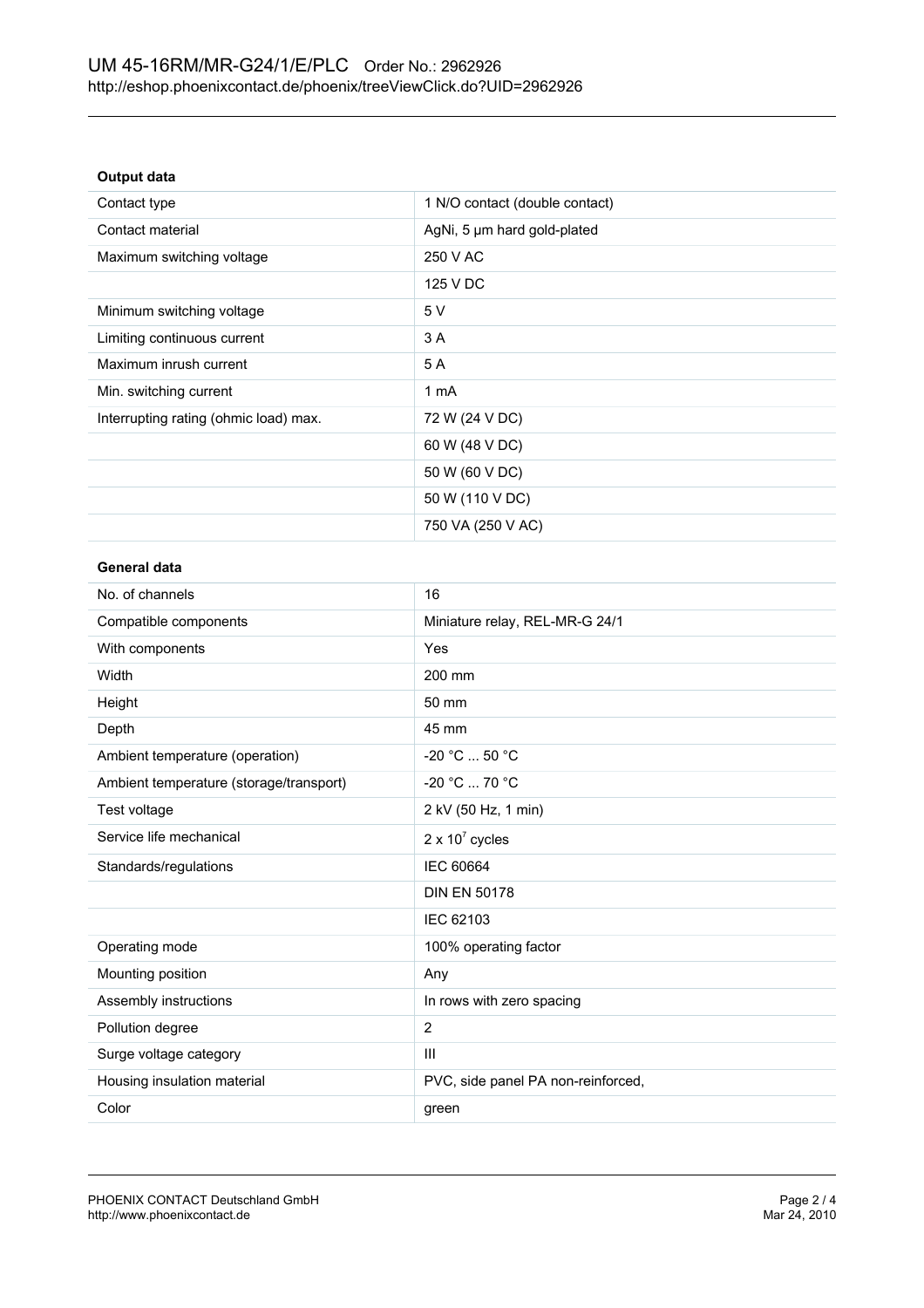#### **Connection data**

| Connection 1                           | PCB connection                                             |
|----------------------------------------|------------------------------------------------------------|
| Type of connection                     | Screw connection                                           |
| Number of positions                    | 3                                                          |
| Conductor cross section stranded min.  | $0.14 \text{ mm}^2$                                        |
| Conductor cross section stranded max.  | $1.5$ mm <sup>2</sup>                                      |
| Conductor cross section solid min.     | $0.14 \text{ mm}^2$                                        |
| Conductor cross section solid max.     | $1.5$ mm <sup>2</sup>                                      |
| Conductor cross section AWG/kcmil min. | 26                                                         |
| Conductor cross section AWG/kcmil max  | 14                                                         |
| Screw thread                           | M <sub>3</sub>                                             |
| Stripping length                       | 8 mm                                                       |
| Connection 2                           | Flat-ribbon cable connection                               |
| Type of connection                     | Flat-ribbon cable plug connector in acc. with IEC 60603-13 |
| Number of positions                    | 20                                                         |
|                                        |                                                            |

**Certificates / Approvals**



Certification GOST

#### **Diagrams/Drawings**

Circuit diagram